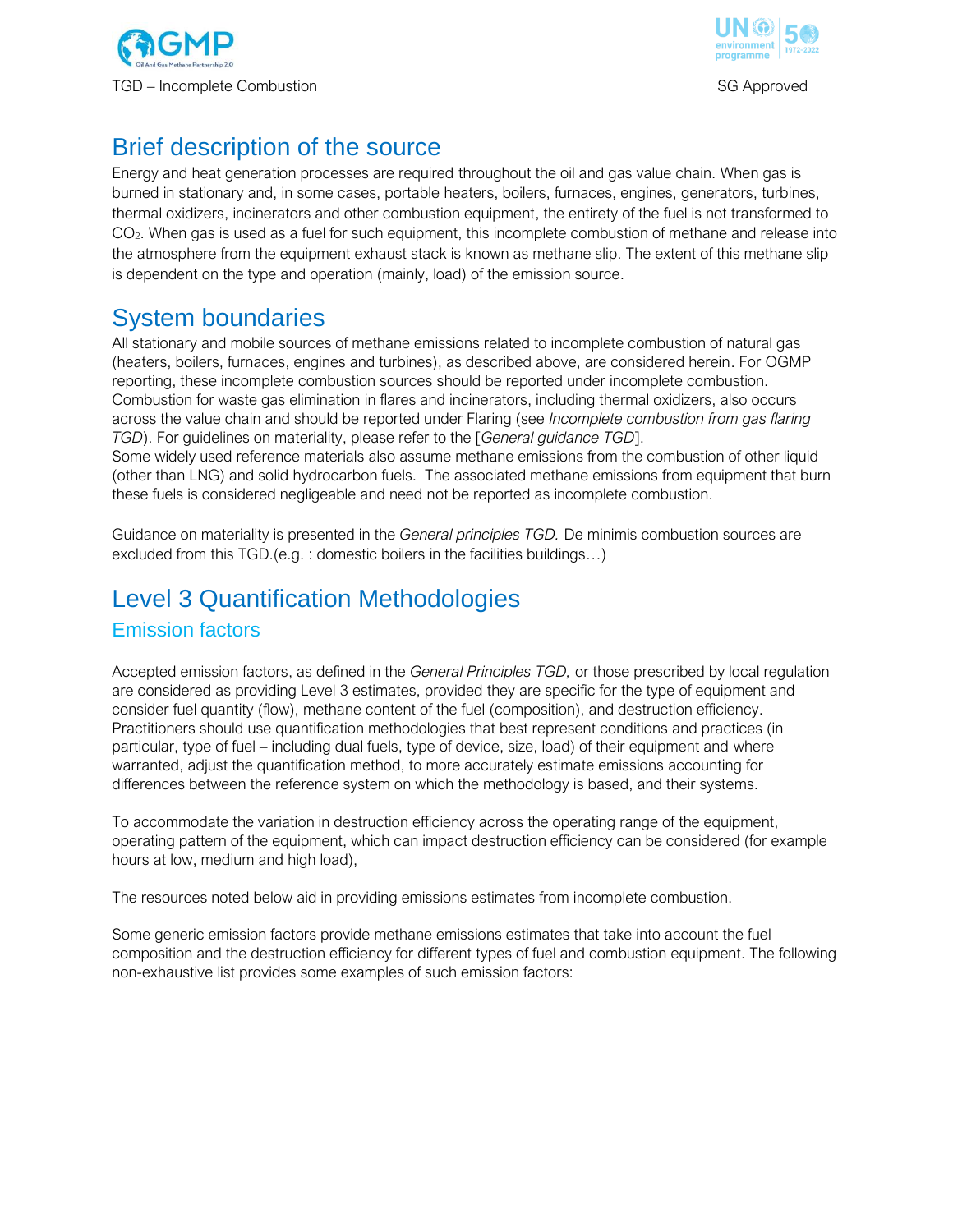Example emission factors from *API, Compendium of Greenhouse Gas Emissions Methodologies for the Oil and Natural Gas Industry, 2009* 

| $11100311$ y, $2000$             |                                   |                                     |                                |            |
|----------------------------------|-----------------------------------|-------------------------------------|--------------------------------|------------|
| Emission source (natural<br>gas) | Emission factor                   | Emission factor - converted         | Emission factor -<br>converted | Reference  |
| Boilers/Furnaces/heaters         | 2.3 $lb/10^6$ scf                 | 0.0009 kg/10 <sup>6</sup> Btu (HHV) | 3.1 kg/ GWh                    | Table 4-7  |
| IC engines - 2 cycle lean        | 1.45 lb/10 <sup>6</sup> Btu (HHV) | 0.66 kg/10 <sup>6</sup> Btu (HHV)   | 2244.2 kg/ GWh                 | Table 4-9  |
| IC engines - 4 cycle lean        | 1.25 lb/10 <sup>6</sup> Btu (HHV) | 0.57 kg/10 <sup>6</sup> Btu (HHV)   | 1934.6 kg/ GWh                 | Table 4-9  |
| IC engines $-4$ cycle rich       | 0.23 lb/10 <sup>6</sup> Btu (HHV) | 0.104 kg/10 <sup>6</sup> Btu (HHV)  | 356 kg/ GWh                    | Table 4-9  |
| Turbines ( $\geq 80\%$ load)     | $0.0086$ lb/10 $6$ Btu<br>(HHV)   | 0.0039 kg/10 <sup>6</sup> Btu (HHV) | 13.3 kg/ GWh                   | Table 4-9  |
| Natural gas vehicles             | $0.009$ q/L                       | 2.2*10-7 kg/Btu (HHV)               | 0.00075 kg/kWh                 | Table 4-17 |

Other references, such as local regulations or academic papers, also provide emission factors which can be used to quantify methane emissions from incomplete combustion at level. A few non-exhaustive examples are:

- No Author, *Del B Veiledning til SFTs Retningslinjer,* 2001 Table 19 Emission factor for incomplete combustion in gas turbines on the Norwegian Continental Shelf [Link](https://www.google.com/url?sa=t&rct=j&q=&esrc=s&source=web&cd=&ved=2ahUKEwjgjr_6gfjvAhVRpIsKHYi9APEQFjAAegQIBhAD&url=https%3A%2F%2Fnorskoljeoggass.no%2Fcontentassets%2F2384ff4e883441afba593ca26570b3e7%2Futslippsrapportering---del-b.pdf&usg=AOvVaw0M8ER1DHfooOkW_GP7Seoy)
- IPCC default emission factor for gaseous fuels
- US EPA Greenhouse Gas Reporting Rule, Title 40, Chapter I, Subchapter C, Part 98, Subpart W-Petroleum and Natural Gas Systems, §98.233(z), Equation W-39B. [Link](https://www.ecfr.gov/cgi-bin/text-idx?tpl=/ecfrbrowse/Title40/40cfr98_main_02.tpl)
- [2012 Guidelines to Defra/DECC's GHG Conversion Factors for Company Reporting](https://assets.publishing.service.gov.uk/government/uploads/system/uploads/attachment_data/file/69554/pb13773-ghg-conversion-factors-2012.pdf), Annex 6 Table 6[a Link](https://www.gov.uk/government/publications/2012-guidelines-to-defra-decc-s-ghg-conversion-factors-for-company-reporting-methodology-paper-for-emission-factors)
- EEMS UK, *Atmospheric Emissions Calculations,* 2008

### Manufacturer estimates

If available, methane emission factors presented in manufacturer documentation can be used to estimate combustion efficiency, provided they are specific for the type of equipment provided by the manufacturer.

## Level 4 Quantification Methodologies

### Direct measurement and Measurement-based Emission factors

Measurements (including continuous or periodic monitoring), or emission factors developed from representative measured emissions (including predicted emissions) are considered Level 4 emissions quantification. When quantifying methane emissions resulting from incomplete combustion using direct measurement and measurement-based emission factors, measurements must be taken that consider the mass or volume and methane content of the exhaust gases.

The following are considered as providing Level 4 estimates:

| <b>Parameters</b>          | <b>Continuous or Intermittent Combustion</b>                                                                                                                                                                                |
|----------------------------|-----------------------------------------------------------------------------------------------------------------------------------------------------------------------------------------------------------------------------|
| Mass of exhaust gases      | Direct measurement or calculated based on fuel quantity and inlet air<br>flow (where relevant) measurements, or volume of exhaust<br>determined through the application of correlations based on<br>representative sampling |
| Methane content of exhaust | Measurement-based methane content in the exhaust gas or methane<br>content determined through the application of correlations based on<br>representative sampling                                                           |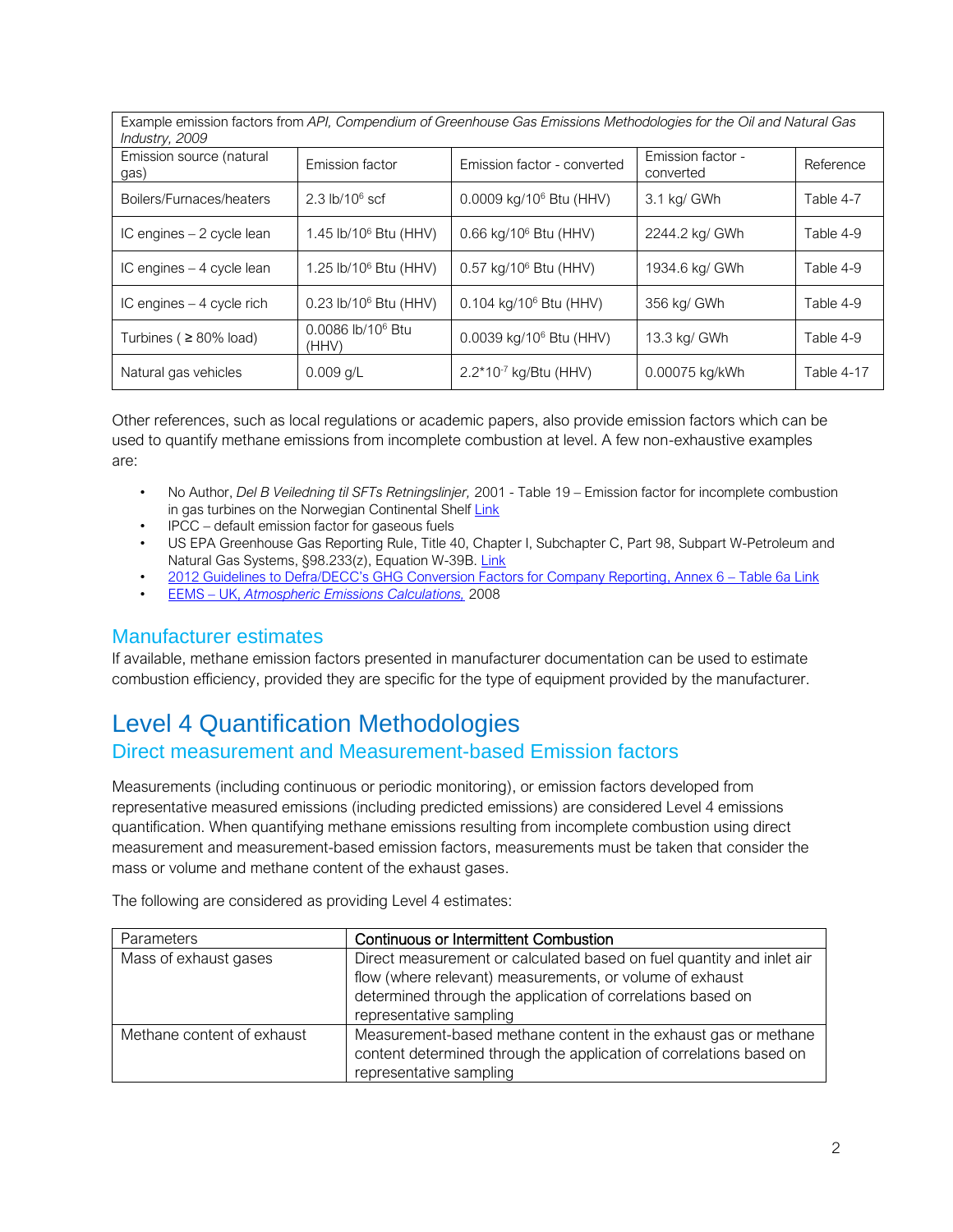Level 4 emissions quantification shall be based on measurements conducted on a representative sample considering parameters that affects the content of methane in the exhaust (e.g. load and other parameters). System configurations and operating conditions should be considered in determining 'like' systems that carry common parameter value Each system that is not 'like' will require determination of a separate parameter value (mass and methane content of the exhaust) for that system based on the appropriate measurement studies. For guidelines on the methodology to develop a statistically representative sample, please refer to the Uncertainty and reconciliation guidance.

Measurement-based emission factors derived from a representative sample expressed in terms of emission per volume of fuel combusted allow for easy adjustment of activity data.

The methane content of the exhaust can also be derived from techniques that combine measured fuel and airflow parameters combined with other equipment metrics (such as temperature) and kinetic models, such as predictive emissions monitoring (PEMS) techniques. For such systems, there needs to be clear validation and calibration with physical measurements.

#### Mass of exhaust

Measurement-based methane mass of exhaust, mass of exhaust determined through the application of correlations based on representative sampling, or in some cases engineering calculations (as discussed below) are considered Level 4 emissions quantification. Measurement of volume of exhaust, converted to mass, using measured gas density can also be used for Level 4 emissions quantification.

Accepted measurement equipment and techniques, as defined in the *General Principles TGD,* for determining the volume of exhaust gas are to be employed. Following is a non-exhaustive list of such measurement solutions:

- Ultrasonic Flowmeters
- Thermal Flowmeters
- Differential Pressure Flowmeters
- Turbine meters
- Dynamic pressure measurement
- Impeller anemometer

The volume of exhaust gas can also be calculated based on the measured fuel and air flows that are combusted, depending on the load at which the engine is running. Similarly, the total exhaust flow rate can be determined based on fuel flow rate and exhaust  $O_2$  or  $CO_2$  content using combustion stoichiometric.

#### Methane content of the exhaust

Measurement-based methane content of the exhaust or methane content of the exhaust determined through the application of correlations based on representative sampling are considered Level 4 emissions quantification.

Accepted measurement equipment and techniques, as defined in the *General Principles TGD,* for determining methane content in the exhaust are to be employed. Following is a non-exhaustive list of methodologies/approaches/technologies to measure methane content: